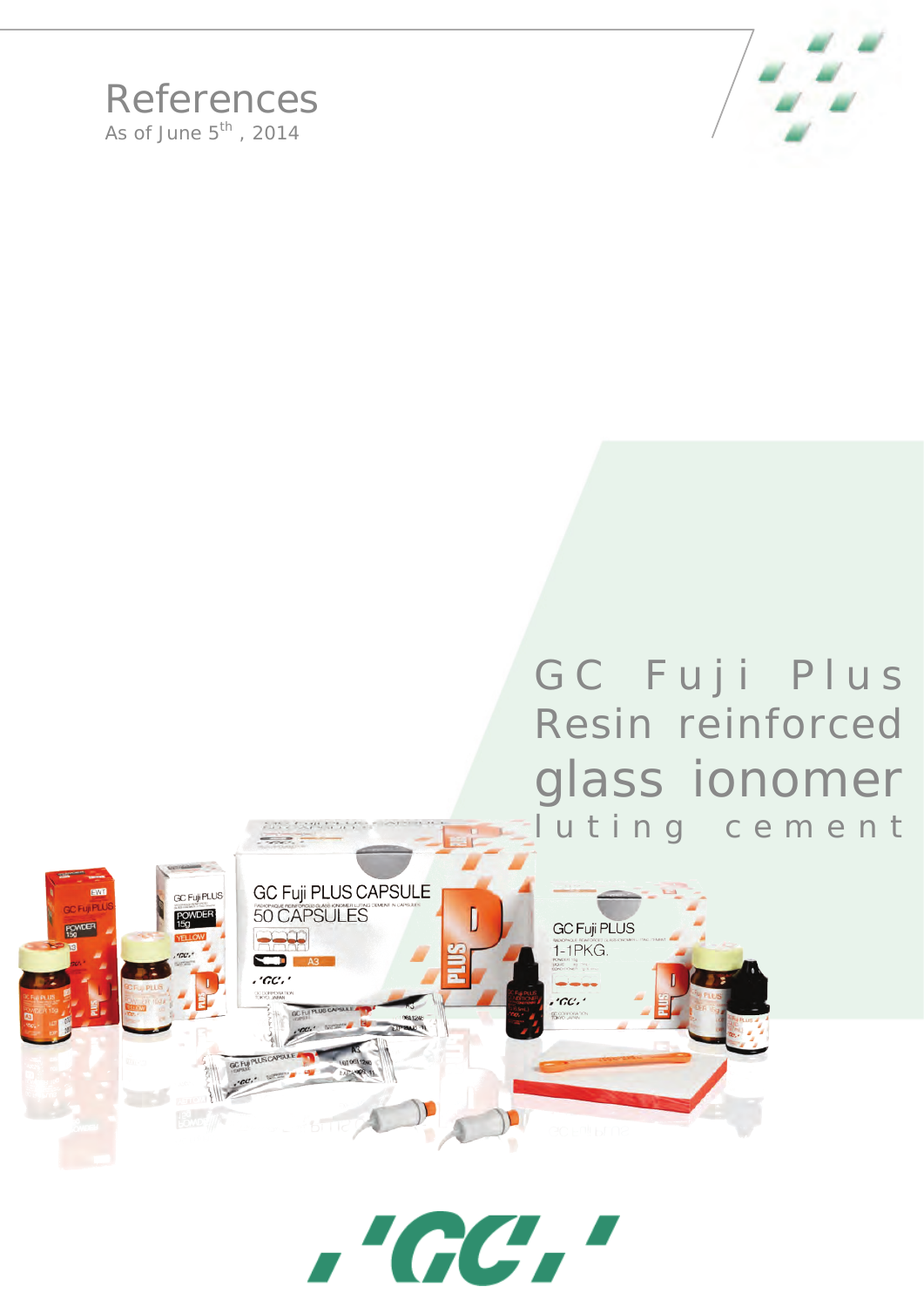

## GC Fuji Plus Resin reinforced glass ionomer luting cement

- 1. Clinical evaluation of ceramic inlays luted with Fuji LUTE, Dr. Jan W.V. van Dijken, University of Umeå, Sweden
- 2. Shear Bond Strength to Dentin of Adhesive Resin Cements and Resin-Reinforced Glass Ionomer Cements at a Temperature and Humidity Simulating the oral Environment, Y. Ueda and T. Kitano, Japanese Journal of Conservative Dentistry, Vol. 39, No.2 (1996)
- 3. Effect of tooth treatment for bonding strength of resin-modified glass ionomer, T. Yoshikawa, S. Tosaki and K. Hirota, R&D Dept. GC Corporation, Tokyo, Japan, IADR 1995, Abstract 222
- 4. Setting characteristics of resin-modified glass ionomer for luting, M. Hirasawa, T. Yoshikawa, S. Tosaki and K. Hirota, R&D Dept. GC Corporation, Tokyo, Japan, IADR 1995, Abstract 698
- 5. Wear resistance of four luting agents as a function of marginal gap distance, cement type and restorative material, Thesis of A.F. Guzman, Indiana University, School of Dentistry
- 6. Fluoride Release of Resin-Based Luting Cements, K. McMillen, R.E. Kerby, A. Thakur, W.M. Johnston. IADR 1996, Abstract 403
- 7. Fluoride Release and Flexural Strength of Five Fluoride Releasing Luting Agents, J.O. Burgess, B.K. Norling, H.L. Cardenas. IADR 1996, Abstract 423
- 8. Bond strengths of Three Hybrid Glass Ionomer Cements to Dentin, A.H.L. Tjan, J.C. Sun, A.H. Tjan and Y.M. Tjan. IADR 1996, Abstract 1228
- 9. Shear Bond strengths of Three Hybrid Glass Ionomers to Enamel, A.H.L. Tjan, Y.M. Tjan, A.H. Tjan and J.C. Sun. IADR 1996, Abstract 1229
- 10. Fluoride Release From Glass Ionomers, Glass Ionomer Resins, and Composites, T.E. Rasmussen, R.A. Hollis and R.P. Christensen. IADR 1996, Abstract 1290
- 11. Tensile Bond Strength and SEM Observation of a Resin-Reinforced GIC, T. Yamada, P.N.R. Pereira, T. Takada, M. Kataumi and J. Tagami. IADR 1997, Abstract 204
- 12. Immersion and Jet Erosion Solubilities of Fluoride Releasing Cements, B.K.Norling, J.O. Burgess, J.M. Powers, H.L. Cardenas. IADR 1997, Abstract 210
- 13. Fracture Toughness of Resin-based Luting Cements, L. Knobloch, R.E. Kerby, J.S. Berlin and J. Lee. IADR 1997, Abstract 1131
- 14. Effect of tooth treatment on bonding strength of a resin-modified GI., H. Nakaseko, S. Kato, S. Tosaki and K. Hirota. IADR 1997, Abstract 2395
- 15. Shear bond strength of three glass ionomer cements to enamel and dentin, F.C. Sa, R.C. Pascotto, D.A. Pieroli, M.F.L. Navarro. IADR 1997, Abstract 2407
- 16. Evolution in Physical Properties of Glass Ionomer Luting Cements, L.M. Van Zeghbrouck, C.L. Davidson. IADR 1997, Abstract 2423
- 17. Dynamic Hardness of Glass Ionomer Cements, T. Maeda, F. Agarie, T. Eguro, K. Takahashi, H. Tanaka. IADR 1997, Abstract 2424
- 18. Compressive Profiles of Chemically Cured, Hybrid Glass Ionomer Luting Cements, E.F. Huget. IADR 1997, Abstract 2428
- 19. Wear resistance of Four Luting Agents as a Function of Marginal Gap Distance, Cement Type, and Restorative Material. Andres F. Guzman, B. Keith

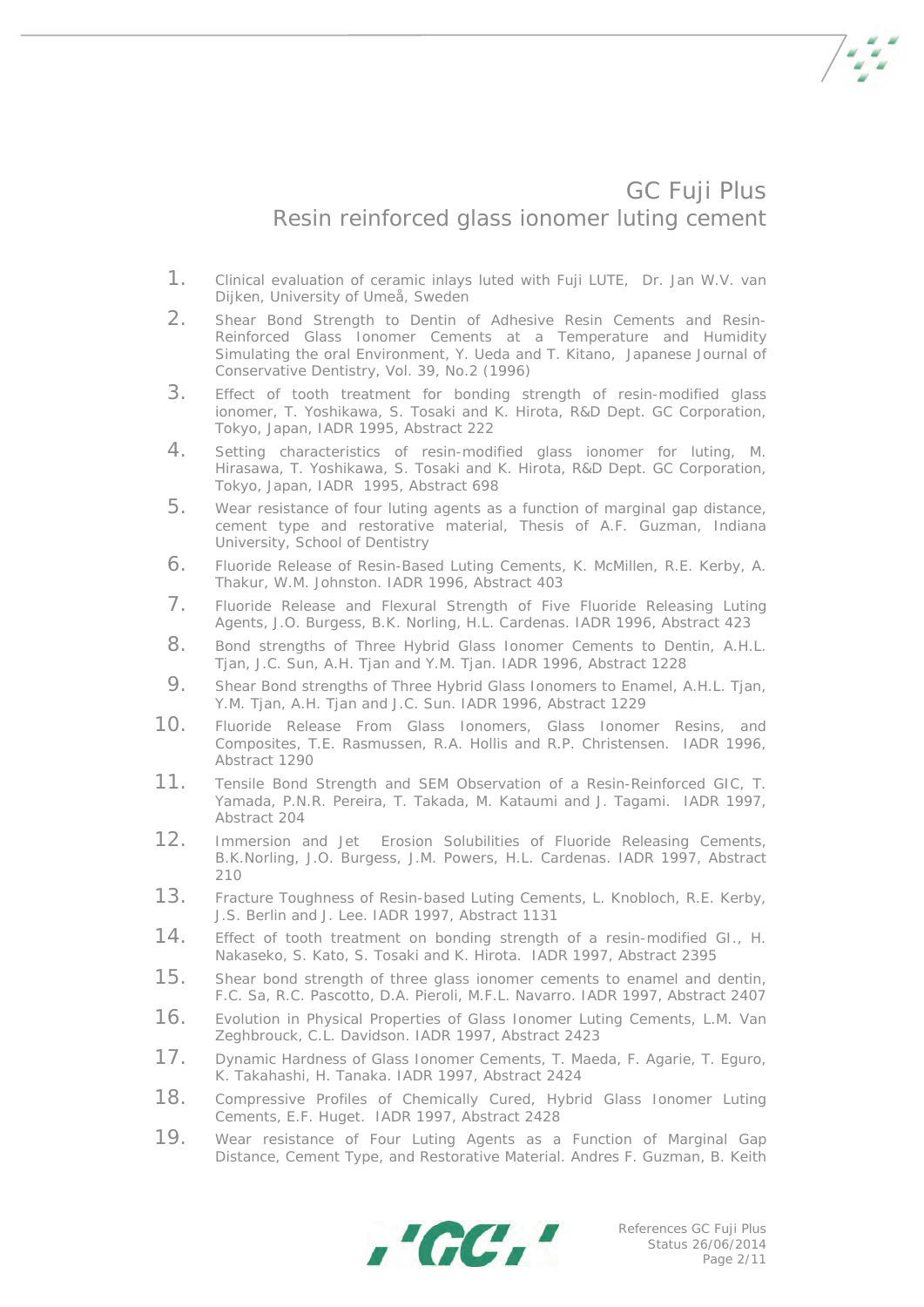Moore and Carl J. Andres. The International Journal of Prosthodontics, Volume 10, Number 5 (1997)

- 20. THE DENTAL ADVISOR, Vol. 15, No. 5, June 1998
- 21. Effect of cement space and delayed placement on the seating of crowns luted with Vitremer, Fuji Duet and Dyract Cem. Peter Robert Wilson and Nikolai Ramsay Stankiewicz. American Journal of Dentistry, Vol. 11, No. 5, October 1998
- 22. Bond Strength of Cements to Titanium, Gold and Aluminum Oxide. M. Sierraalta, M.E. Razzoog, B.R. Lang and P. Yaman. IADR 1999, Abstract 928
- 23. Fluoride release of resin-reinforced glass ionomer cements, H. Nakaseko, S. Tosaki and K. Hirota. IADR 1999, Abstract 972
- 24. Reasons for Placing and Replacing Crowns in General Dental Practice. N. Wilson, T. MacFarlane, I.A. Mjör and N.H.F. Wilson. IADR 1999, Abstract 1576
- 25. Fracture Resistance of Ceramic Crowns Influenced by Coping/Die Fit. S. El-Ebrashi, B.R. Lang, M.E. Razzoog, P. Yaman and K. May. IADR 1999, Abstract 2938
- 26. Fracture Incidence of Procera Coping Cemented With Resin-reinforced Cements. M.D. Snyder, M.E. Razzoog and M.J. Jaarda. IADR 1999, Abstract 2979
- 27. An in Vitro Evaluation of Bond Strength of Glass Ionomer Cements in Enamel and Dentin. L.C.G. Pereira, R.S.S. Terada, R.G. Palma, M.F.L. Navarro. IADR 1999, Abstract 2989
- 28. Interfacial fracture toughness of three commercially available luting cements. C.A. Mitchell, A.K. Ryan and J.F. Orr. J Dent Res 78 (5) 1999, Divisional Abstracts : British Society of Dental Research, Abstract 304
- 29. Influence of Water Immersion on Shear Bond Strength of Set Amalgam to Resin Composite by Glass Ionomers. R. Pilo, T. Brosh and G. Shapiro. J Dent Res 78 (5) 1999, Divisional Abstracts : Israeli Division, Abstract 47
- 30. Luting cements using in fixed prothesis. Microleakage study, H.R. Valverde and M.A. Saravia. IADR 1999, Abstract 1610
- 31. Adherence of different luting agents using a push-out method. J.M. Cheylan, N. Eid and M. Degrange. IADR/CED 1999, Abstract 30
- 32. 1. wissenschaftliche Untersuchung über die Eigenschaften der Zemente. Prof. Dr. J. Wernisch. ZahnArtz, 4. Jahrgang, Nummer 10, October 1999
- 33. Clinical performance of pressed ceramic inlays luted with resin-modified glass ionomer and autopolymerizing resin composite cements. J. W. V. van Dijken, A. Örmin and A. L. Olofsson. The Journal of Prosthetic Dentistry, Volume 82, Number 5, November 1999
- 34. Aluminium Oxide Coping : Load to Fracture One Year Post Cementation. M.D. Snyder, M.E. Razzoog and M.J. Jaarda. 78<sup>th</sup> General Session of the IADR 2000, Abstract 282
- $35.$  Effect of Cements on Compressive Strength of Al<sub>2</sub>O<sub>3</sub> Copings. M.D. Snyder, M.J. Jaarda and M.E. Razzoog. 78<sup>th</sup> General Session of the IADR 2000, Abstract 283
- 36. Bond Strength of Hybrid Glass Ionomer Luting Cements. A. Ramirez and J.D. Lafuente. 78<sup>th</sup> General Session of the IADR 2000, Abstract 418
- 37. Bond Strength of Glass Ionomer Cements Chemically Activated in Enamel and Dentin. L.C.G. Pereira, R.G. Palma and M.F.L. Navarro. 78<sup>th</sup> General Session of the IADR 2000, Abstract 1693

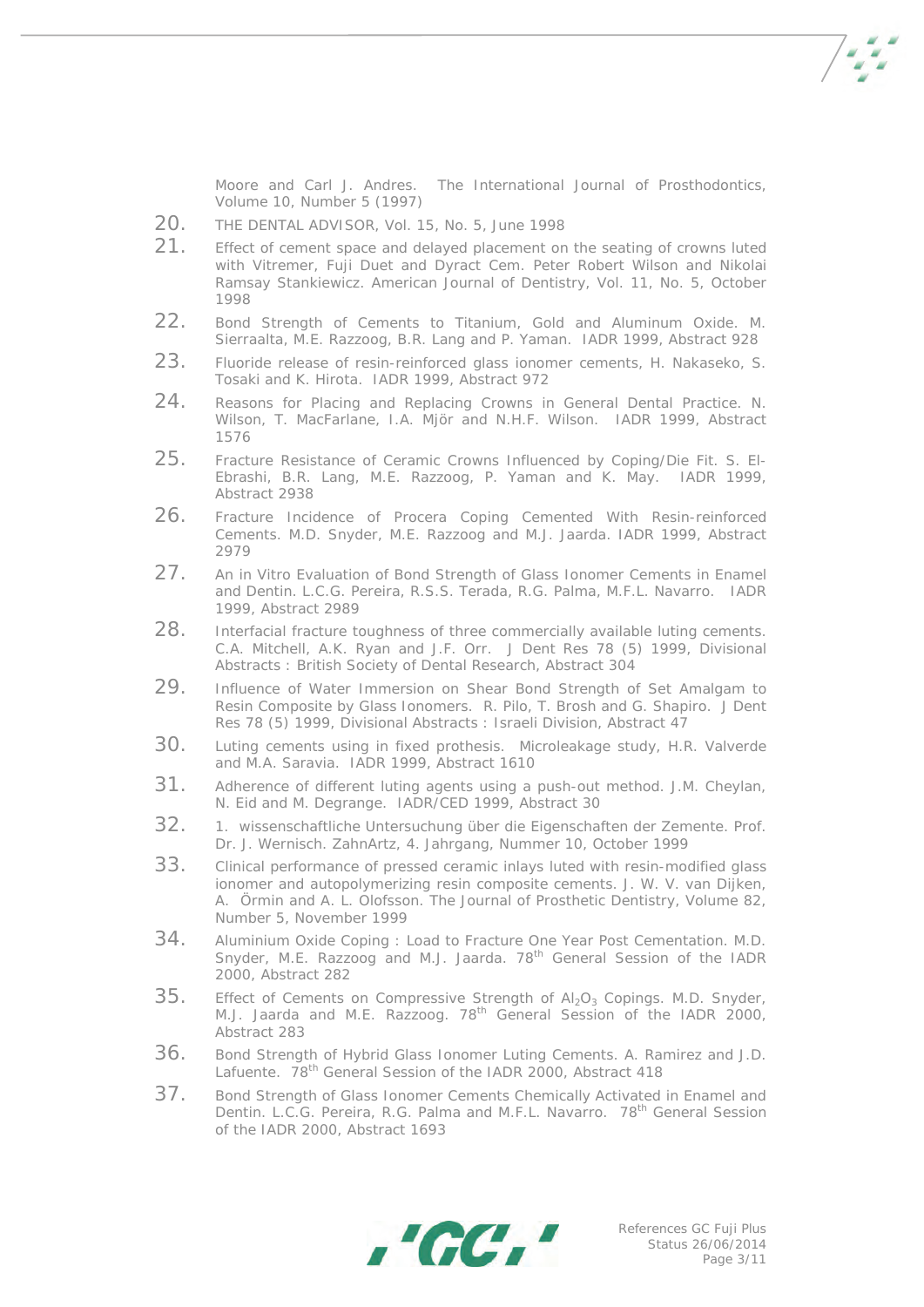- $\frac{1}{2}$
- 38. Solid State F NMR Spectroscopy of Dental Restorative Materials. D.E. McMillan, J.A. Chudek, S.N. Scrimgeour, G. Hunter and C.H. Lloyd. 78<sup>th</sup> General Session of the IADR 2000, Abstract 1719
- 39. Porcelain and glass polymer discs adhesively luted to dentin. M.F.R.L. Huhtala, M.A.M. Araujo, E.S. Uemura and R. Padilha. 78th General Session of the IADR 2000, Abstract 1727
- 40. Durability of adhesion between resin-reinforced glass ionomer and metal. M. Takuno, H. Nakaseko, S. Akahane and K. Hirota. 78<sup>th</sup> General Session of the IADR 2000, Abstract 2342
- 41. Dimensional Change of Restorative Materials and Cements Over Three Months. B.S. Wall and C.B. Hermesch. 78<sup>th</sup> General Session of the IADR 2000, Abstract 2447
- 42. The influence of luting cement on the probabilities of survival and modes of failure of cast full-coverage crowns. C.A. Mitchell, M. Abbariki and J.F. Orr. Dental materials 16 (2000) 198-206
- 43. Fracture toughness of resin-based luting cements. L.A. Knobloch, R.E. Kerby, R. Seghi, J.S. Berlin and J.S. Lee. The Journal of Prosthetic Dentistry, Volume 83, No. 2, Feb. 2000
- 44. Determination of mechanism for erosion of glass ionomer cements in organicacid buffer solutions. Abstract at the 5<sup>th</sup> Congress of the Balkan Stomatological Society (BaSS 2000)
- 45. Influence of different types of luting cements on the retention of metal crowns. P.Pospiech, Chr.Wegmann, F.Unsöld, K.Erdelt (Dept. of Prosthetic Dentistry, Ludwig-Maximilians-Universität München, Germany). 4<sup>th</sup> Joint Meeting EADR Warsaw 2000, Abstract 024
- 46. Clinical evaluation of the atraumatic restorative treatment (ART) in primary teeth – 1 year. R.Terada, C.M.C.Tapety, D.F.G.Cefaly, M.F.L.Navarro. JDR, Volume 79-N°5, IADR May 2000, Abstract 281
- 47. In vitro evaluation of glass-ionomer cements used as occlusal sealants. M.L.C.Fracasso, M.A.A.M.Machado, A.L.F.Vieira, D.Rios, P.D.S. Telles, R.C.C.Abdo, S.M.B.Silva. JDR, Volume 79-N°5, IADR May 2000, Abstract 286
- 48. Diamentral tensile strength of conventional and resin-modified glass-ionomer cements used in the ART. D.F.G.Cefaly, E.Bresciani, D.A.Nogueira, C.M.C.Tapety, M.F.L.Navarro. JDR, Volume 79-N°5, IADR May 2000; Abstract 287
- 49. Effect of insertion methods on compressive strength of Class II Restorations ART. E.Bresciani, D.A.Nogueira, D.F.G.Cefaly, M.F.L.Navarro, E.M.Souza. JDR, Volume 79-N°5, IADR May 2000. Abstract 288
- 50. In vitro evaluation of glass-ionomer cements used in atraumatic restorative treatment. M.C.P.Nunes, M.F.L.Navarro. JDR, Volume 79-N°5, IADR May 2000; Brazilian division, Abstract 296
- 51. Compressive strength evaluation of PFM crowns under different luting cements. K.Kanchanatawewat and S.Kuptapakorn. JDR, Volume 79-N°5, IADR May 2000; South East Asian division, Abstract 32
- 52. Water Sorption of resin modified glass ionomer luting cements. E.Leiva, J.D.Lafuente. 30<sup>th</sup> Annual Meeting of the AADR 2001 – Chicago, Abstract 266
- 53. Clinical evaluation of experimental CRB material for CAD/CAM generated onlays. M.C.Peters, K.Nematollahi, J.B.Dennison & D.J.Fasbinder. 30<sup>th</sup> Annual Meeting of the AADR 2001 – Chicago, Abstract 594
- 54. Effects from long-term water Exposure on glass ionomers. H.J.Mueller. 30<sup>th</sup> Annual Meeting of the AADR 2001 – Chicago, Abstract 1179

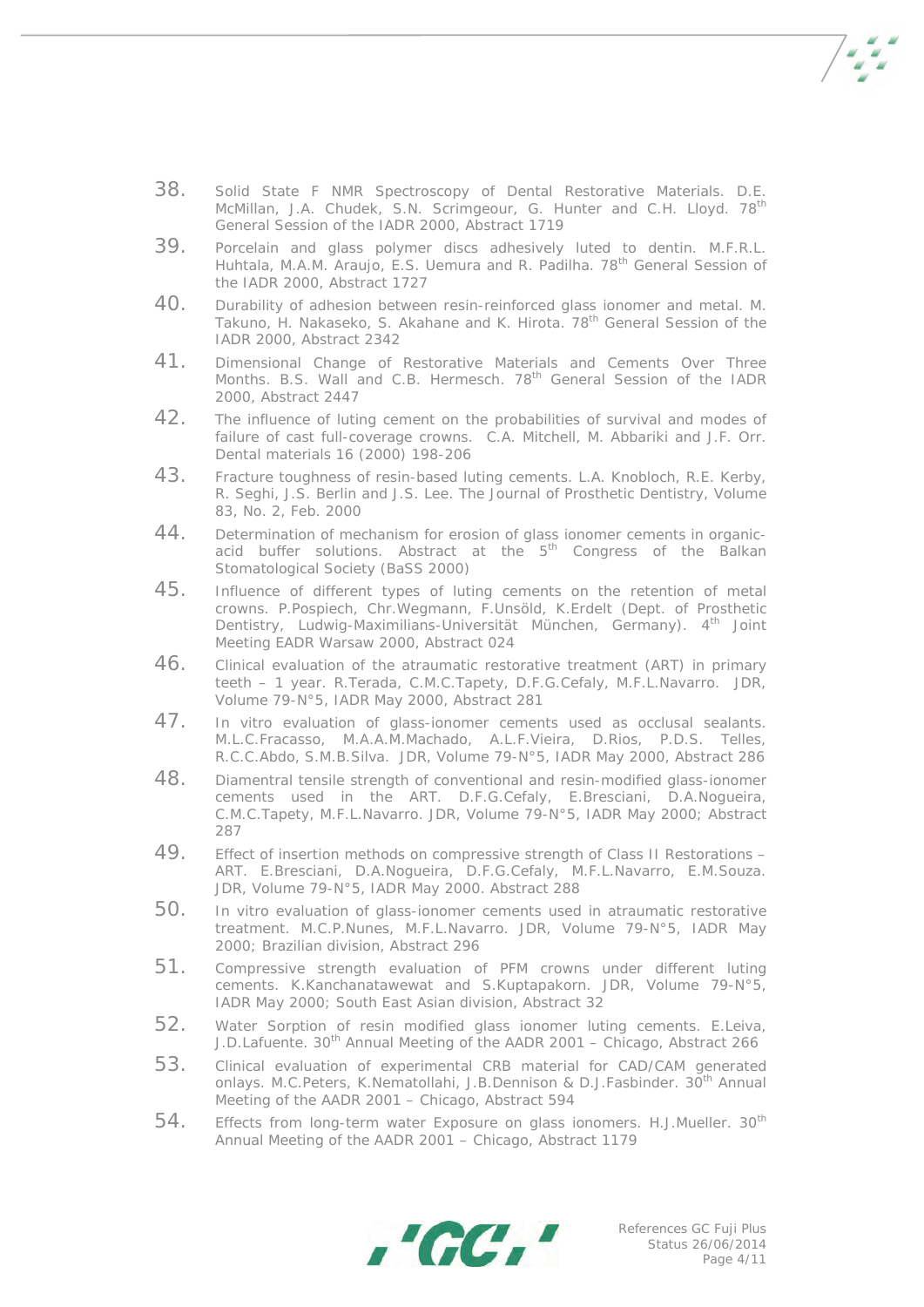

- 55. Hygroscopic expansion of resin-modified glass-ionomer cements. M.Le, X.J.  $\frac{1}{2}$  Qian and E. Shellard. 30<sup>th</sup> Annual Meeting of the AADR 2001 – Chicago, Abstract 1299
- 56. Dust formation and wettability of glass ionomer powders. S.Frank, J.Glaser, H.Nirschl, G.Rackelmann, K.-P.Stefan. 30<sup>th</sup> Annual Meeting of the AADR 2001 – Chicago, Abstract 1303
- 57. Dimensional change of restorative materials and cements over twelve months. B.S. Wall and C.B. Hermesch. 30<sup>th</sup> Annual Meeting of the AADR 2001 – Chicago, Abstract 1311
- 58. Fracture strength of conventionally and adhesively cemented FRC-FPDs. Behr M., Rosentritt M., Ledwinsky E., Lang R., Handel G. 30<sup>th</sup> Annual Meeting of the AADR 2001 – Chicago, Abstract 1566
- 59. Experimental composite resin for CAD/CAM generated onlays: one-year clinical evaluation. M.C.Peters, K.Nematollahi, J.B.Dennison & D.J.Fasbinder. 79th General Session & Exhibition of the IADR 2001 - Chiba, Abstract 0644
- 60. Retentive properties of different luting cements. D.Gemalmaz, S.Ergin. <sup>79</sup>th General Session & Exhibition of the IADR 2001 - Chiba, Abstract 1076
- 61. Bond strength of luting cements to synthoceram ceramic. H.D. De Boer, M.A.J.Van Waas, A.J.De Gee, A.J.Feilzer. 79th General Session & Exhibition of the IADR 2001 - Chiba, Abstract 1083
- 62. Tensile bond strength of resin-modified glass-ionomer cement to microabraded and silica-coated or tin-plated high noble ceramic alloy. J.M. Swartz, DDS, R.D. Davis, DDS and J.D. Overton, DDS. Journal of Prosthodontics, Vol 9, No 4 (December), 2000: pp 195-200
- 63. Current luting cements: marginal gap formation of composite inlay and their mechanical properties. M. Irie, K. Suzuki. Dental Materials 17 (2001) 347- 353
- 64. Rating of Traditional Cements. The Dental Advisor, July/August 2001, Vol.18, No.6, p2-5
- 65. Marginal adaptation of ceramic inlays using different types of cements. M.Rosentritt, M.Behr, R.Lang and G.Handel. IADR 2002 San Diego, Abstract 0053
- 66. Microtensile bond strength between adhesive cements and root canal dentin. S.Bouillaguet, S.Troesch, I.Krejci, J. Wataha JC, D.Pashley and J. Meyer. IADR 2002 San Diego, Abstract 0361
- 67. Tensile Bond Strength of First Self Adhesive resin based dental materials. R.Hecht, M.Ludsteck and G.Raia. IADR 2002 San Diego, Abstract 0398
- 68. Hygroscopic expansion kinetics of resin-modified glass-ionomer cements. X.Qian and E.Shellard. IADR 2002 San Diego, Abstract 0413
- 69. In vitro evaluation of wear, superficial roughness and sorption of glass ionomer cements used as fissure sealants. D.Rios, H.M.Honório, P.A. Araújo and M.A.A.M. Machado. IADR 2002 San Diego, Abstract 1209
- 70. In-Vitro study of the mechanical properties of luting cements. A.Piwowarczyk, B.Windmueller, H.-C.Lauer and A.Mahler. IADR 2002 San Diego, Abstract 3342
- 71. In vitro investigation of antibacterial properties of six dental luting cements. A.S.Ghoneim, E.A.Monaco and V.I.Haraszthy. IADR 2002 San Diego, Abstract 3344
- 72. Effect of cements on compressive strength of zirconium copings. M.D.Snyder, M.J.Jaarda and M.E.Razzoog. IADR 2002 San Diego, Abstract 3347
- 73. Microleakage of Laboratory-processed resin composite inlays. H.A.ST. Germain, J.L.Nelson, A.C.Buckley, W.W.Brackett and R.W.Toothaker. IADR 2002 San Diego, Abstract 3393

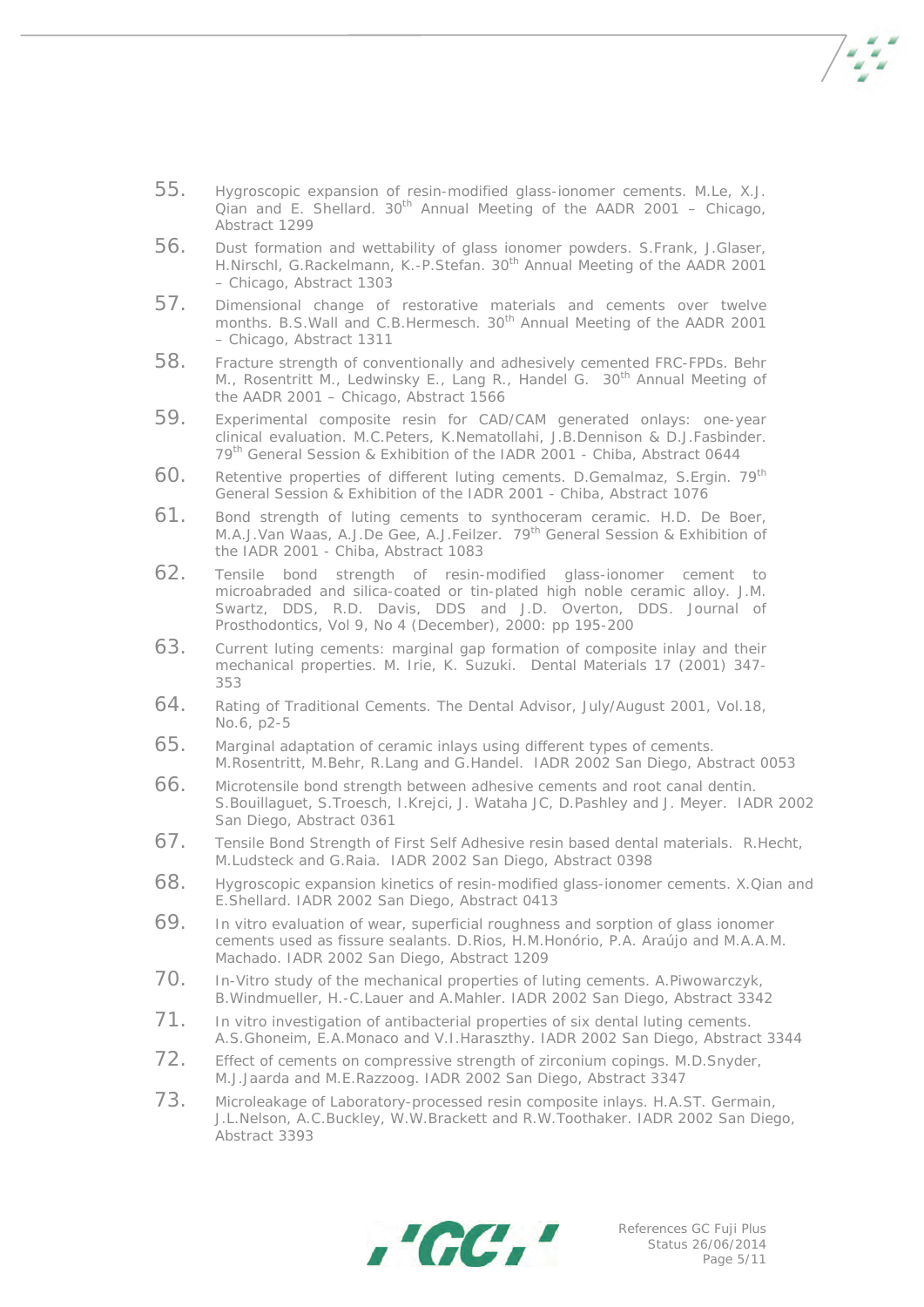

- 74. Finite element analysis: Determining bond strength and mode of failure of three luting agents used with Procera® crowns. R.-F.Wang and B.R.Lang. IADR 2002 San Diego, Abstract 3410
- 75. Partial ceramic crowns (Cerec 3): Marginal integrity in vitro. M.Federlin, S.Schmidt, K.-A. Hiller and G.Schmalz. IADR 2002 San Diego, Abstract 3420
- 76. Dimensional Change of restorative materials and cements over two years. C.B.Hermesch and B.S.Wall. IADR 2002 San Diego, Abstract 3424
- 77. Shear bond strength of luting cements to Y-TZP Procera. E.Wiatr Adamczak, M.Pamanius and A. Oden. IADR 2002 San Diego, Abstract 4155
- 78. Mechanical properties and Bond Strength of glass-ionomer cements. L. Coelho Garcia Pereira, M. Calvo Pessutti Nunes, R. Guenka Palma Dibb, J.M. Powers, J.-F. Roulet, M. Fidela de Lima Navarro. Jounal of Adhesive Dentistry 2002; 4:73-80'
- 79. Comparison of pulpal sensitivity between a conventional and two resin-modified glass ionomer luting cements. RJ Smales, MS Gale. Operative Dentistry 2002, 27, 442-446
- 80. In vitro push-out strength of seven luting agents to dentin. J.-M Cheylan, S. Gonthier, M. Degrange. The International Journal of Prosthodontics, Volume 15, Number 4, 2002 – p.365-370
- 81. Fracture resistance and marginal adaptation of conventionally cemented fiberreinforced composite three-unit FPDs. M.Bher, M. Rosentritt, E. Ledwinsky, G. Handel. The International Journal of Prosthodontics, Volume 15, Number 5, 2002 – p.467-472
- 82. Retentive properties of five different luting cements on base and noble metal copings. S. Ergin and D. Gemalmaz. The Journal of Prosthetic Dentistry, November 2002, Volume 88, Number 5
- 83. Dr. Farah's Preferred Products. The Dental Advisor, Vol. 20, No. 1, page 5, January / February 2003
- 84. Influence of luting material on microleakage of Class II indirect restorations under 2 environmental conditions. C. Besnault, JP Attal, M. Degrange. Abstract 214 – EADR Cardiff, September 2002
- 85. Dentin shear bond strength of various luting cements. A. Piwowarczyk, H.-CH. Lauer, J.A. Sorensen. Abstract 215 – EADR Cardiff, September 2002
- 86. Water sorption characteristics of glass ionomer luting agents: a MRI study. P. Jevnikar, I. Sersa, N. Funduk. Abstract 717 – EADR Cardiff, September 2002
- 87. Retentive strengths of 4 different luting cements. M. Balkenhol, R. Buresch, P. Ferger and B. Wöstmann. Abstract  $0063 - 81<sup>st</sup>$  General Session of the IADR, 2003, Göteborg, Sweden.
- 88. Expansion and acid-erosion of different luting cements. A. Falsafi, S.B. Mitra, T. Ton, and C.D. Ren. Abstract 1990 - 81<sup>st</sup> General Session of the IADR, 2003, Göteborg, Sweden.
- 89. Longevity data of the first self-adhesive universal resin cement. R. Hecht, M. Ludsteck, G. Raia and B. Windmüller. Abstract  $1991 - 81<sup>st</sup>$  General Session of the IADR, 2003, Göteborg, Sweden.
- 90. Effect of Thermocycling on gap formation of composite inlays; M. Irie, B. Windmüller and K. Suzuki. Abstract  $1992 - 81$ <sup>st</sup> General Session of the IADR, 2003, Göteborg, Sweden.
- 91. Crown retention for two resin-modified glass-ionomer and two composite resin luting cements. G.H. Johnson, X. Lepe and D.J. Bales. Abstract  $2469 - 81<sup>st</sup>$  General Session of the IADR, 2003, Göteborg, Sweden.

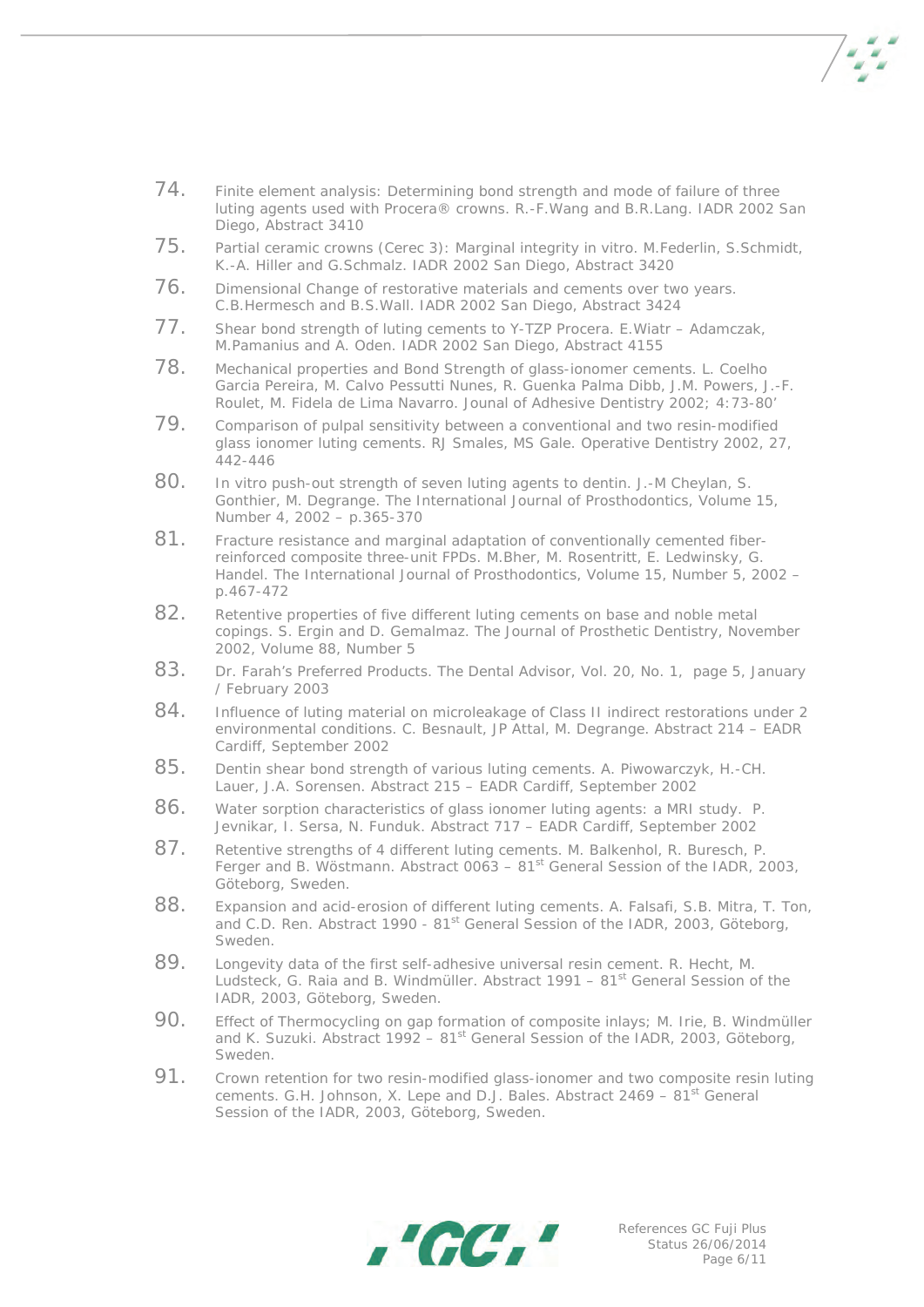

- 92. Adhesive properties of glass ionomer cements to ceramic materials and dental tissues. S. Doucet, B. Tavernier, B. Picard. Abstract  $416 - 37$ <sup>th</sup> Annual Meeting of the EADR, 2001, Rome, Italy
- 93. Microtensile bond strength between adhesive cements and root canal dentin. S. Bouillaguet, S. Troesch, J.C. Wataha, I. Krejci, J.-M. Meyer, D.H. Pashley. Dental Materials 19 (2003) 199-205
- 94. The efficacy of luting all-ceramic crowns with resin-modified glass ionomer cement. M.D. Snyder, B.R. Lang, M.E. Razzoog. JADA, Vol. 134, May 2003
- 95. Resin-modified glass ionomer cement and self-cured resin composite luted ceramic inlays. A 5-year clinical evaluation. Jan W.V. van Dijken. Dental Materials 19 (2003) 670-674
- 96. Tensile bond strengths of five luting agents to two CAD-Cam restorative materials and enamel. J.C. Chang, D.A. Hart, A.W. Estey and J.T. Chan. The Journal of Prosthetic Dentistry, Volume 90, Number 1
- 97. Mechanical properties of luting cements after water storage. A. Piwowarczyk, H.-C. Lauer. Operative Dentistry, 2003, 28-5, 535-542
- 98. Clinical evaluation of the ART technique using high density and resin-modified glass ionomer cements. E. Machado de Souza, D.F. Gigo Cefaly, R. Sano Terada, C. Camargo Rodrigues, M. Fidela de Lima Navarro. Oral Health Prev Dent 2003; 1:201- 207
- 99. Inlays composite scellés au ciment verre ionomère modifié par addition de résine. C. Besnault, L. Coudray, J.-P. Attal. L'Information Dentaire, N°42 – 3 Décembre 2003
- 100. The influence of different cements on the fracture resistance and marginal adaptation of all-ceramic and fiber-reinforced crowns. M. Behr, M. Rosentritt, M. Mangelkramer, G. Handel. The International Journal of Prosthodontics – Volume 16, Number 5, 2003
- 101. Marginal and flexural integrity of three classes of luting cement, with early finishing and water storage. M. Irie, K. Suzuki, D.C. Watts. Dental Materials (2004) 20, 3-11
- 102. Bond Strength of Luting Cements to Tooth Structure and Metal. A. Burgath, M.A. Latta, P. Burtscher and J.-F. Roulet. Abstract 0477 – 82<sup>nd</sup> General Session of the IADR, 2004, Honolulu, Hawaii.
- 103. Effect of thermocycling on Flexural Properties of Luting agents. M. Irie, B. Windmueller and K. Suzuki. Abstract  $0515 - 82<sup>nd</sup>$  General Session of the IADR, 2004, Honolulu, Hawaii.
- 104. Effect of coping thickness on strength of aluminum oxide copings. S. Brizgys-Miskinis and M. Snyder. Abstract 1823 – 82<sup>nd</sup> General Session of the IADR, 2004, Honolulu, Hawaii.
- 105. Tensile Strength of Core Cemented with Different Cementing Agents. S.F.D.C. Dekon, A.C. Zavanelli and C.D.A. Resende. Abstract 3090 - 82<sup>nd</sup> General Session of the IADR, 2004, Honolulu, Hawaii.
- 106. Adhesion of glass ionomer cements to crowns and hard tissues. A. Falsafi, T.T. Ton, B.R. Broyles and D.D. Krueger. Abstract 3178 - 82<sup>nd</sup> General Session of the IADR, 2004, Honolulu, Hawaii.
- 107. Full Cast Crown Microleakage Based on Different Cementing Agents. A. Piwowarczyk, P. Ottl, H.-C. Lauer and J.A. Sorensen. Abstract 3198 – 82nd General Session of the IADR, 2004, Honolulu, Hawaii.
- 108. Three-body wear of different types of cements. S. Schultz, M. Rosentritt, M. Behr and G. Handel. Abstract 3268 – 82nd General Session of the IADR, 2004, Honolulu, Hawaii.

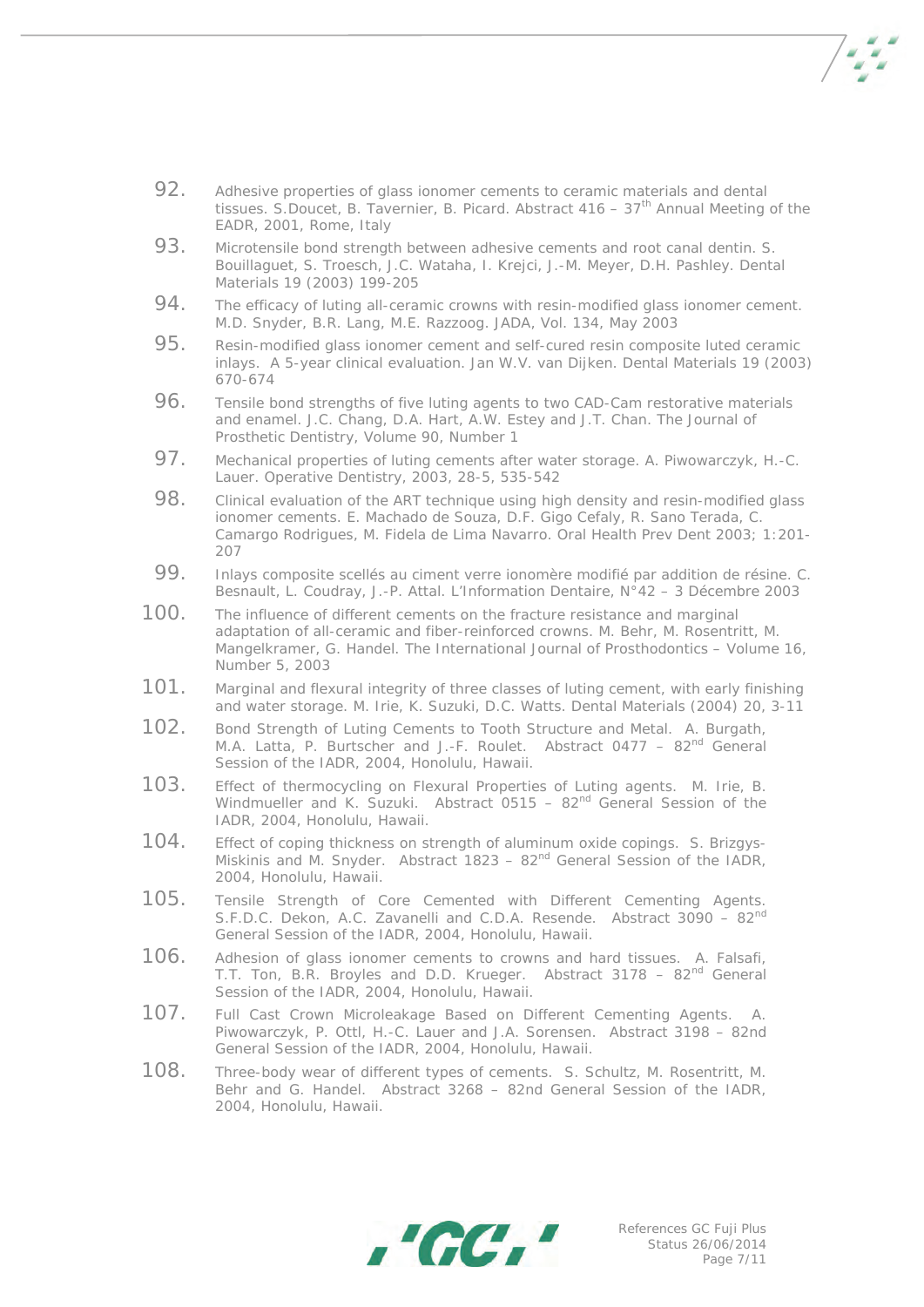

- 109. Influence of cement type on the marginal adaptation of all-ceramic MOD inlays. M. Rosentritt, M. Behr, R. Lang, G. Handel. Dental Materials (2004) 20, 463-469
- 110. Randspaltverhalten von Keramikinlays bei Verwendung von modifizierten Glasionomer-, Kompomer- und Kompositzementen. R. Lang, M. Rosentritt, M. Behr, G. Handel. Dtsch Zahnärztl Z 55 (2000) 8.
- 111. Fracture strength of zirconia posterior fixed partial dentures. M. Rosentritt, M. Behr, C. Kolbeck and G. Handel. Abstract 0110 – Joint Meeting of the EADR, 2004, Istanbul, Turkey.
- 112. Shear bond strength of different types of luting cements to an aluminum oxide-reinforced glass ceramic core material. C.C. Begazo, H.D. de Boer, C.J. Kleverlaan, M.A.J. van Waas, A.J. Feilzer. Dental Materials (2004) 20, 901- 907.
- 113. Five-year follow-up with Procera all-ceramic crowns. M. Fradeani, M. D'Amelio, M. Redemagni, M. Corrado. Quintessence Int 2005;36:150-113
- 114. Abrasion behavior of an experimental resin modified glass ionomer cement. T. Kashiwada, M. Morita and S. Kato. Abstract 0533 – IADR, March 2005, Baltimore, Maryland, USA
- 115. Net liner dimensional change of self-etch/self-adhering resin cements. X.Qian, T.D. Nguyen and D. Tobia. Abstract 0535 - IADR, March 2005, Baltimore, Maryland, USA
- 116. Erosion of luting cements in an acidic buffer solution. F. Isik, D.A. Gemalmaz, C. Pameijer, A. Yarat, T. Alcan and S. Walsh. Abstract 0541 - IADR, March 2005, Baltimore, Maryland, USA
- 117. Properties of divergent blend levels of resin-modified glass ionomer cements. M. Behr, T. Regnet, M. Rosentritt, H. Loher and G. Handel. Abstract 0595 - IADR, March 2005, Baltimore, Maryland, USA
- 118. Antimicrobial activity of composite-resin and glass-ionomer cements. B. Waldo, P. Zhang, J. Bennett, S.M. Michalek, J. Katz and J.C. Broome. Abstract 0949 - IADR, March 2005, Baltimore, Maryland, USA
- 119. Tensile bond strengths of resin-modified glass-ionomer cements to silverpalladium-copper-gold alloy. T. Shimizu, T. Osada, A. Fujishima, Y. Ono, K. Warita, T. Kawawa and T. Miyazaki. Abstract 1714 - IADR, March 2005, Baltimore, Maryland, USA
- 120. Effect of metal primer application on bond strength between glass-ionomer and alloy. T. Yoshida, M. Miyazaki, K. Yamaguchi, Y. Chiba and H. Onose. Abstract P-083, Japan Society for Adhesive Dentistry – Vol.22, N°4, 2005
- 121. Effect of silane coupling agents on the bond strength of resin-modified glassionomer cement to machinable ceramic material. K. Kamada, K. Yoshida, Y. Taira, T. Sawase and M. Atsuta. Abstract P-094, Japan Society for Adhesive Dentistry – Vol.22, N°4, 2005
- 122. In vitro evaluation of microleakage of indirect composite inlays cemented with four agents. D.A. Gerdolle, E. Mortier, C. Loos-Ayav, B. Jacquot and M. M. Panighi. The Journal of Prosthetic Dentistry, Volume 93 Number 6, June 2005
- 123. Influence of self-etching primer preapplication on the dentin-titanium shear bond strength mediated by a resin-modified glass-ionomer cement. E. Schittly, C. Besnault, D. Bouter, N.D. Ruse, M. Degrange, J-P Attal. The International Journal of Prosthodontics, Volume 18, Number 2, 2005.
- 124. Effect of hygroscopic expansion on the push-out resistance of glass ionomerbased cements used for the luting of glass fiber posts. A.H. Cury, C. Goracci,

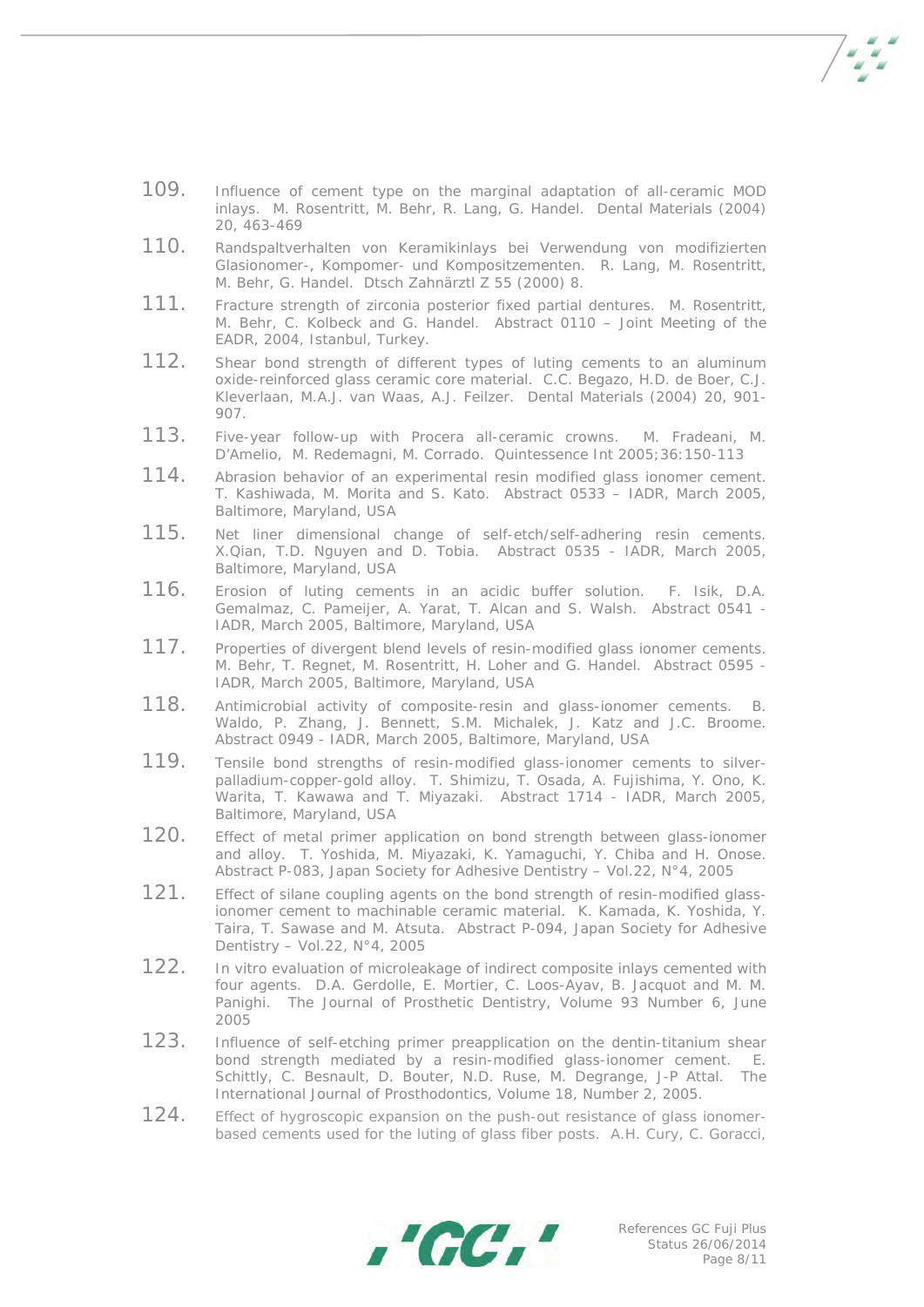

M.F. de Lima Navarro, R.M. Carvalho, F.T. Sadek, F.R. Tay, M. Ferrari. Journal of Endodontics, 2006 Jun 32(6): 537-40

- 125. Microleakage along apical root fillings and cemented posts. M-K Wu, Y.Pehlivan, E.G. Kontakiotis, P.R. Wesselink. The Journal of Prosthetic Dentistry, Vol.79 N°3, March 1998
- 126. The influence of accelerating the setting rate by ultrasound or heat on the bond strength of glass ionomers used as orthodontic bracket cements. T.J. Algera, C.J. Kleverlaan, A.J. de Gee, B. Prahl-Andersen, A.J. Feilzer. European Journal of Orthodontics 27 (2005) 472-476
- 127. Microleakage along Glassix glass fibre posts cemented with three different materials assessed using a fluid transport system. M. Rogic-Barbic, S. Segovic, S. Pezelj-Ribaric, J. Borcic, S. Jukic & I. Anic. International Endodontic Journal, 39, 363-367, 2006
- 128. Erosion of Luting Cements Exposed to acidic Buffer Solutions. F.I. Kuybulu, D. Gemalmaz, and others. The International Journal of Prosthodontics2007; 20;  $5: 494 - 495.$
- 129. Effect of Water on Shear Strength of Glass Ionomer Cements for Luting. A. Yamazaki, Y. Hibino, M. Honda, Y. Nagasawa, Y. Hasegawa, J. Omatsu, T. Yamaga and H. Nakajima. Dental Mat J, 26(5): 708-712, 2007
- 130. Effect of Metal Priming Agents on Bond Strength of Resin-modified Glass Ionomers Joined to Gold Alloy. M. Furuchi, A. Oshima, Y. Ishikawa, H. Koizumi, N. Tanoue and H. Matsumura. Dental Mat J, 26(5): 728-732, 2007
- 131. Erosion of Luting Cements Exposed to acidic buffer Solutions. F. Kuybulu, D. Gemalmaz, C.H.Pameijer, A. Yarat, T. Alcan. The International J of Prosthodontics. Vol 20, No.5, 2007.
- 132. Dimensional Change of Restorative Materials and Cements Over Seven Years. C. Hermesch, J. McEntire and B. Wall. IADR - 0919, March 2007, New Orleans, USA.
- 133. Retentive Strengths of Steel Crowns Cemented with Four Luting Agents. J.A. Blair, M. Donaldson and W. De Rijk. IADR - 1561, March 2007, New Orleans, USA
- 134. Twelve months in vivo disintegration of four luting cements, [D.A. Gemalmaz,](mailto:dikici@usa.net) E.O. Kuybulu, C.H. Pameijer, M.A. Latta and T. Alcan. IADR - 2452, March 2007, New Orleans, USA
- 135. Ultrasonic monitoring of the setting of glass–ionomer luting cements. Mori K, Inage H, Kawamoto R, Tonegawa M, Kurokawa H, Tsubota K, Takamizawa T, Miyazaki M. European Journal of Oral Science 2008; 116: 72–76
- 136. Water sorption and water solubility of current luting cements: an in vitro study. D.A. Gerdolle, E. Mortier, B. Jacquot, M.M. Panighi. Quintessence International, March 2008 – volume 39, nr 3.
- 137. Incorporation of Recaldent into Glass Ionomer Cement Luting agents. R. Wong, J. Palamara, P.R. Wilson, M.F. Burrow and E. Reynolds. Abstract 0995. IADR – July 2008. Toronto, Canada.
- 138. Effect of varying coping thickness on early load-to-fracture strength of Procera AllCeram copings cemented with 2 resin-modified glass-ionomer cements. S. B. Miskinis, M. Snyder, M. Sierraalta, E. Billy, M. E. Razzoog. Quintessence International, vol 39, nr 6, June 2008.
- 139. Effect acidic and alkaline/heat treatments on the bond strength of different luting cements to commercially pure titanium. A.S. Fawzy, F.S. El-Askary. Journal of dentistry 37 (2009) 255 – 263

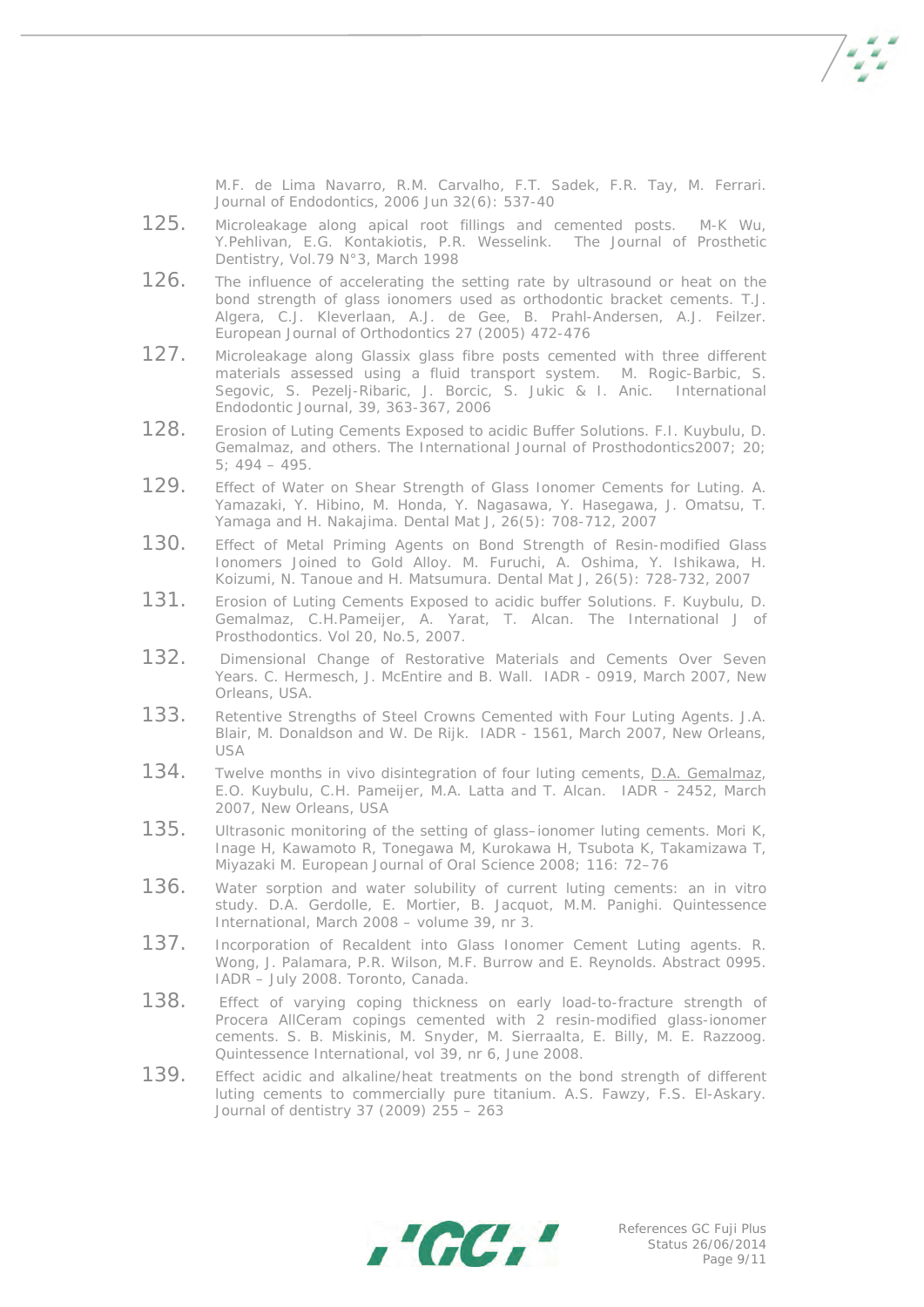

- 140. Linear Expansion of Different Luting Cements after Water Storage. C.A. Wiedig, M. Ludsteck, R. Hecht and G. Raia. Abstract 320 – EADR 2009, München, Germany
- 141. Retention of quartz fiber posts using different luting cements. P. Baldissara, C. Monaco, L.F. Valandro and R. Scotti. Abstract 976 – IADR 2009, Miami, USA
- 142. Cytotoxic effects of Three Self-adhesive Cements on Fibroblast-like Cells. F. Ozer, M.B. Blatz, A. Sengun, E. Ulker, M. Yalcin, A. Usta and G. Schmalz. Abstract 1508 – AADR March 2010, Washington, USA
- 143. Partial ceramic crowns: influence of preparation design and luting material on internal adaptation. M. Federlin, S. Schmidt, K.A. Hiller, B. Thonemann, G. Schmalz. Operative Dentistry, 2004, 29-5, 560-570
- 144. Clinical evaluation of four luting cements: a split-mouth study. L. Van Zeghbroeck, E. Boons. Abstract 2269 – IADR 2010, Barcelona, Spain.
- 145. Effect of media on shear punch strength of resin cements. R. Bagheri, M. Burrow, A. Mese. Abstract 666 – IADR 2010, Barcelona, Spain
- 146. Evaluation of fluoride penetration from adhesive luting cements to tooth. E. Çömlekoglu, C. Artunç, P. Bingol, M. Sonugelen and G. Aksoy. Abstract 2972 – IADR 2010, Barcelona, Spain
- 147. Bonding of FRC-posts to bovine teeth-influence of luting systems. A. Koch, S. Binus, T. Ebert, A. Petschelt, J.Powers and C. Berthold. Abstract 3929 – IADR 2010, Barcelona, Spain
- 148. Bonding of FRC-posts-influence of luting systems after aging. S. Binus, T. Ebert, A. Koch, A. Petschelt, J. Powers, C. Berthold and B. Holzschuh. Abstract 4483 – IADR 2010, Barcelona, Spain
- 149. Cytotoxicity testing of three self-adhesive cements with bovine pulp-derived cells. F. Ozer, M. Blatz, A. Sengun, E. Ulker, M. Yalcin, A. Usta and G. SCHMALZ. Abstract 210 – IADR 2010, Barcelona, Spain
- 150. Flexural strength changes of glass ionomers and compomers over time. J. Ellakuría, I. Soler, I. Sanchez, A. García, R. Triana, F. Calvo and N. Martin. Abstract 2973 – IADR 2010, Barcelona, Spain
- 151. Contribution of different materials to the leakage of restorations. [J.](mailto:jz.stannard@gmail.com)  [Stannard,](mailto:jz.stannard@gmail.com) I. Stannard, S. Stannard. Abstract 3281 – IADR 2011, San Diego, USA
- 152. In vivo disintegration of four different luting agents. D. Gemalmaz, C.H. Pameijer, M. Latta, F. Kuybulu, T. Alcan. International Journal of Dentistry, Volume 2012, Article ID 831508, 6 pages
- 153. Three-year clinical success and survival of composite based indirect restorations. L.A. Jongsma, C. Kleverlaan, A. Feilzer. Abstract 198 – EADR 2011, Budapest, Hungary
- 154. Fluoride release of a novel automix resin-modified glass-ionomer luting cement. T. [Ton,](mailto:tton1@mmm.com) Y. Wang, A. Falsafi, J. Oxman. Abstract 1319 – AADR 2012, Tampa-Florida, USA
- 155. Clinical success and survival of indirect resin composite crowns: Results of a 3-year prospective study. L.A. Jongsma, C.J. Kleverlaan, A.J. Feilzer. Dental Materials 28(2012) 952–960
- 156. Cement selection for cement-retained crown technique with dental implants. J.L. Sheets, C. Wilcox, T. Wilwerding. Journal of prosthodontics 17 (2008) 92-96